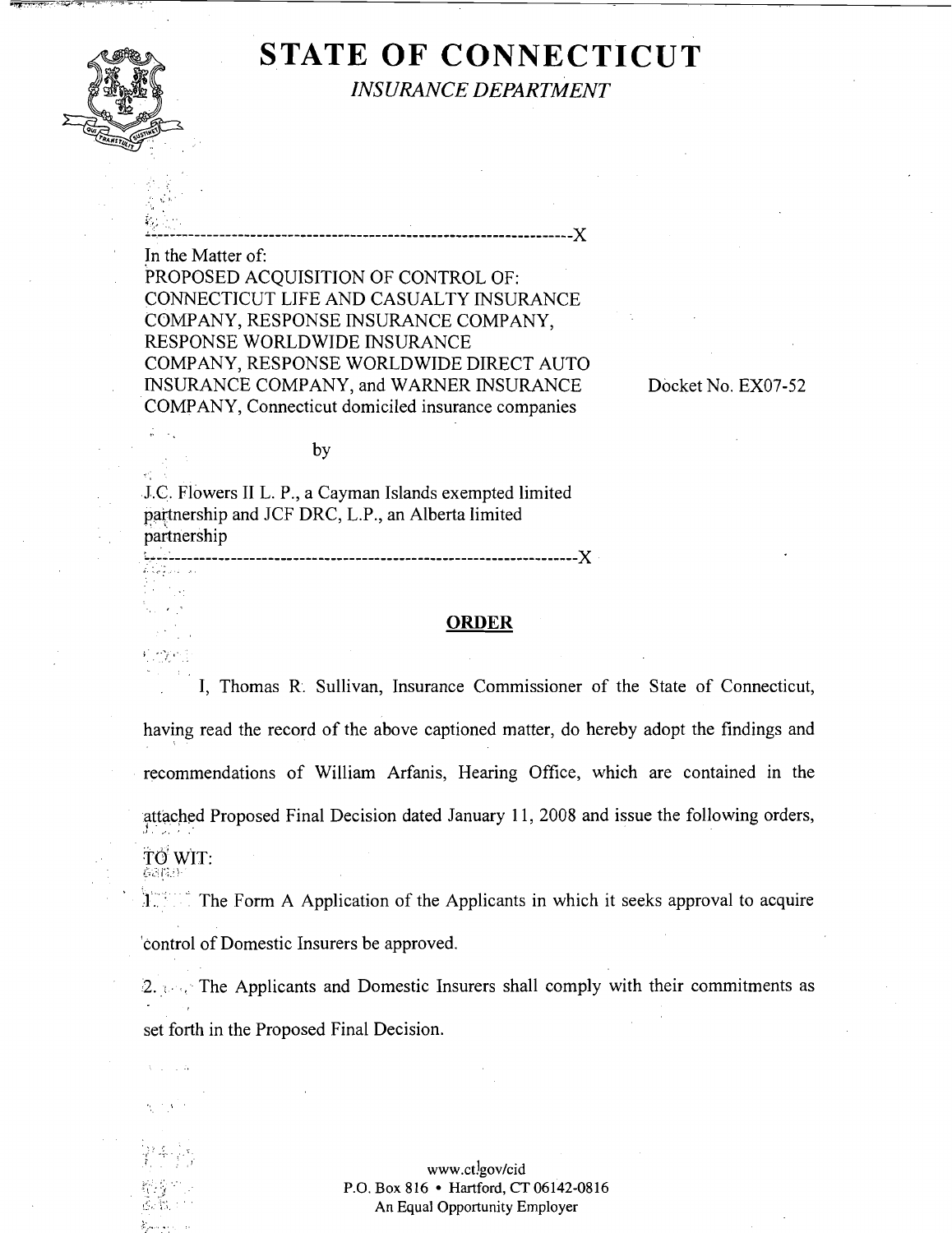*3.* i The Applicants shall provide the Insurance Department with written confirmation of the consummation of the acquisition of control by the end of the month the acquisition of control takes place.

 $\mathbb{R}^3 \times \mathbb{R}^3$ 

 $\sim$  .

 $4^{1/2}$  For a period of two (2) years, the Applicants shall file semiannually with the  $\mathbb{R}^{\frac{1}{2}}$  . . . Insurance Department, commencing six months from consummation of the transaction, a report under oath of its business operations in Connecticut, including but not limited to, any change to the business of the Domestic Insurers; employment levels; changes in offices of the Domestic Insurers; any changes in location of its operations in Connecticut; charitable contributions made to Connecticut entities; and, notice of any statutory compliance or regulatory actions taken by other state regulatory authorities against the Applicants and the Domestic Insurers.

The Applicants should provide the Department with the names and titles of those  $\sim$   $\%$ i:<br>in:1: 1. . individuals who will be responsible for filing an amended Insurance Holding Company :':. . . .-..: .,.- System Annual Registration Statement pursuant to section 38a-138-10 of the Regulations . , of Connecticut State Agencies.

*6.* Within thirty (30) days following the end of the month in which the Proposed Acquisition is consummated, the Domestic Insurers shall file a request for a waiver of the requirements of section 38a-136(i) of the Connecticut General statutes.

Within fifteen (15) days following the end of the month in which the Proposed ' I . . . .I .? . . . , ,., ..:, **<sup>7</sup>** Acquisition is consummated, the Domestic Insurers shall file an amended Insurance Holding Company System Annual Registration Statement pursuant to section 38a-138-10 **<sup>5</sup>**' of the Regulations of Connecticut State Agencies.

 $\overline{2}$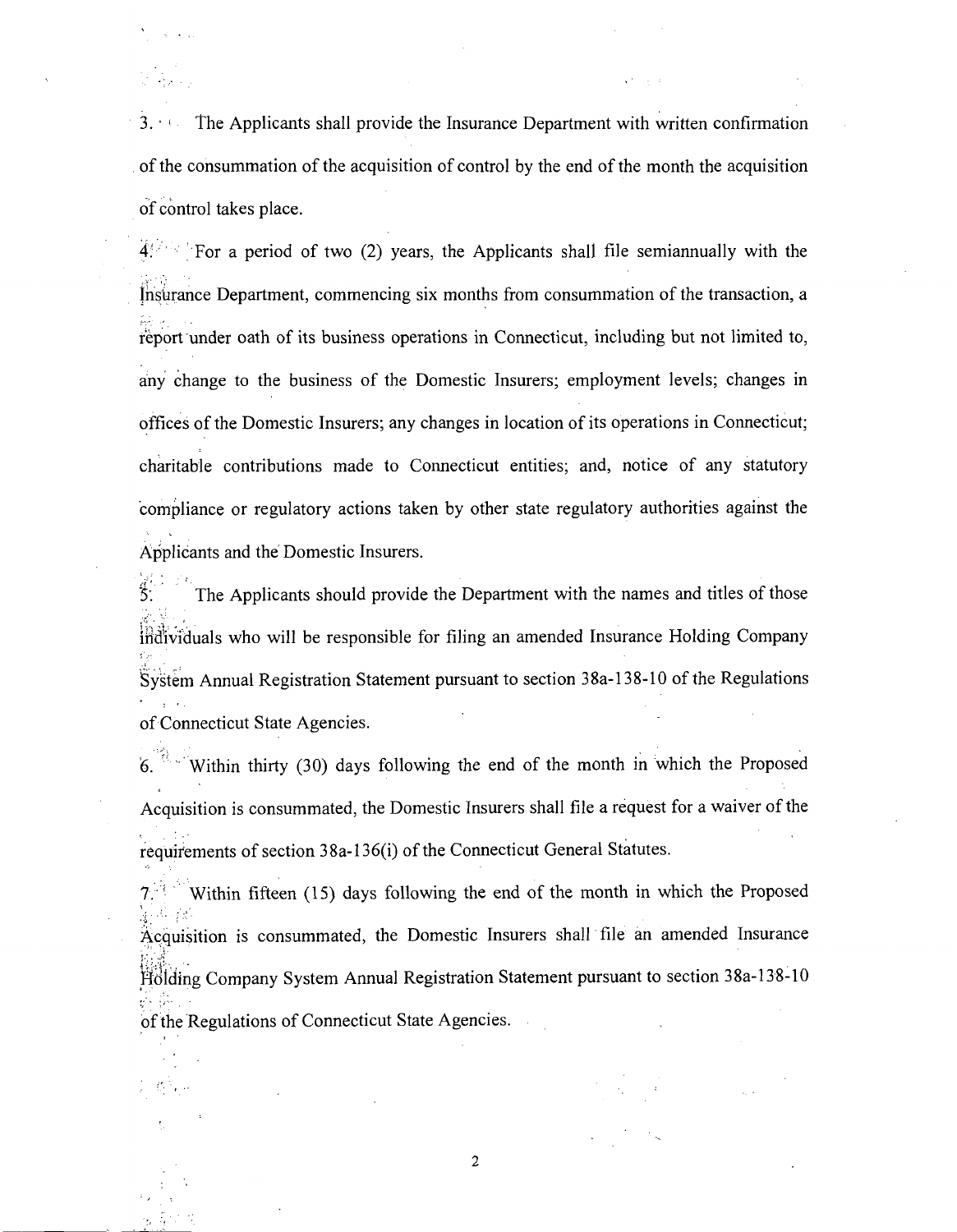If the Proposed Acquisition is not consummated within three  $(3)$  months of the . .. , . , **i** rn : . **\*.'j\:** .. . **I-: t**  date of this Order and the Applicant intends to consummate the Proposed Acquisition, the  $\mathcal{F}(\mathcal{X})$ Applicants shall submit to the Commissioner a statement, which shall include (1) the reason for the Applicants' inability to consummate the Proposed Acquisition; (2) any material changes in the information contained in the Form A Application; and (3) the current financial statements of the Applicants and the Domestic Insurers.

. ..

<..:.;.- **I.,** .:.:.;. '

9. The Domestic Insurers shall, at all times, maintain their books, records and assets in Connecticut pursuant to Connecticut Law and consistent with the terms of the Form A . , ...<br>Adole  $\Delta$ pplication, unless otherwise approved by the Commissioner.

 $\sum_{i=1}^{n} \sum_{j=1}^{n} \sum_{j=1}^{n}$ <sup>1</sup>The Applicants shall pay expenses incurred by the Insurance Commissioner in connection with the Insurance Department's review of the captioned transaction pursuant to sections 38a-132(a)(3) and 38a-132(c) of the Connecticut General Statutes.

Dated at Hartford, Connecticut, this  $\frac{H}{dx}$  day of January, 2008

Thomas R. Commissioner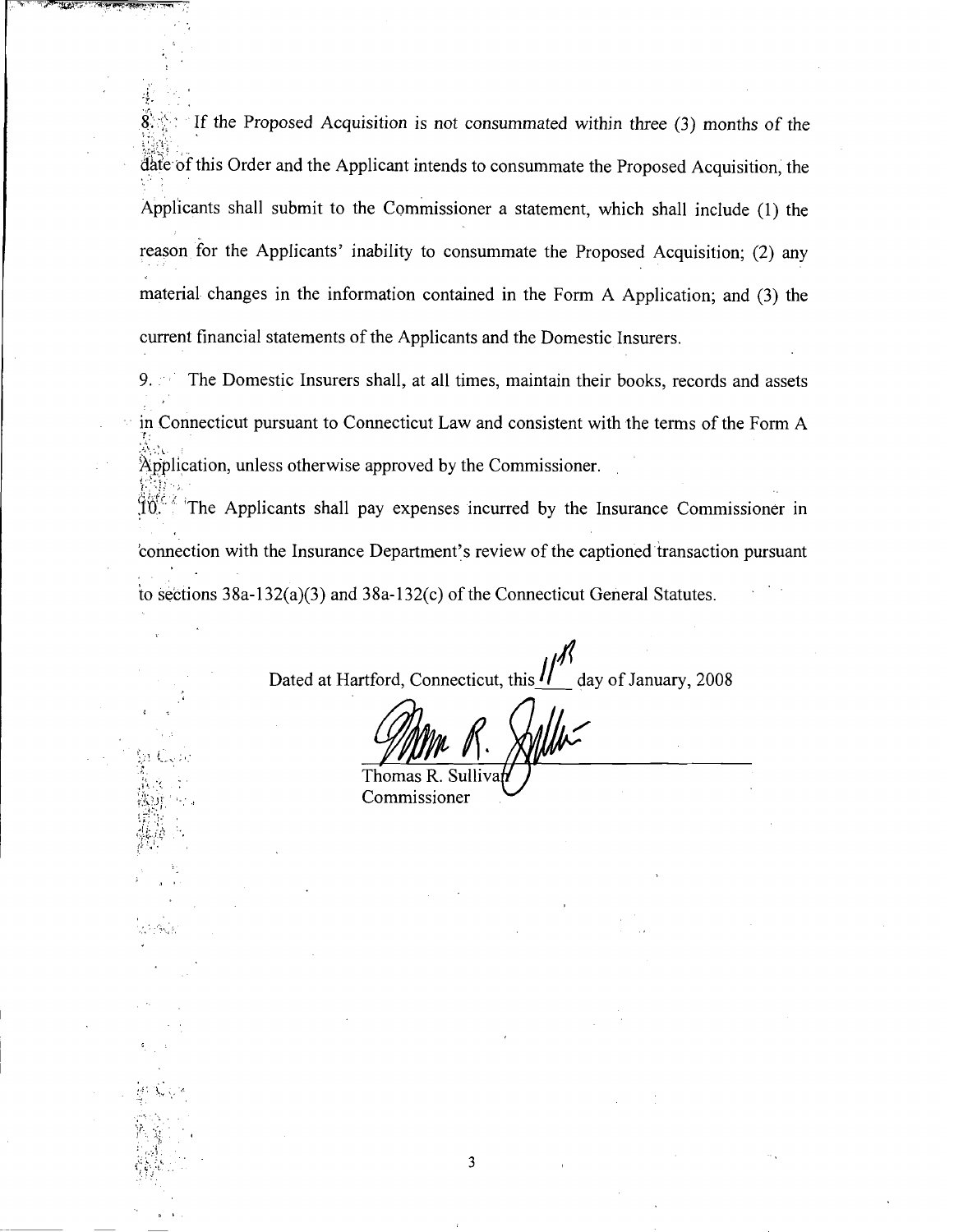

. . .  $\mathbb{R}^k$ **i** 

8

 $\mathcal{L} \rightarrow \mathcal{L}$ 

 $\tilde{g}_{\tilde{t},\tilde{t}}$  , ...,  $\tilde{g}_{\tilde{t}}$ 

, .

. .

.a

# **STATE OF CONNECTICUT**

*INSURANCE DEPARTMENT* 

: **I' '1** :

'In the Matter of: PROPOSED ACQUISITION OF CONTROL OF: CONNECTICUT LIFE AND CASUALTY INSURANCE : COMPANY, RESPONSE INSURANCE COMPANY, : RESPONSE WORLDWIDE INSURANCE COMPANY, RESPONSE WORLDWIDE DIRECT AUTO : .INSURANCE COMPANY, and WARNER INSURANCE COMPANY, Connecticut domiciled insurance companies

by

, ..................................................................... r X

Docket No. EX07-52

J.C.'Flowers I1 L. P., a Cayman Islands exempted limited partnership and JCF DRC, L.P., an Alberta limited partnership ~\* . ...................................................................... X

#### **PROPOSED DECISION**

#### **I. INTRODUCTION**

 $\mathbb{R} \oplus \mathbb{N}$  ,  $\mathbb{R} \oplus \mathbb{C}$ , : ::.:. ..r,. On May 8, 2007, J. C. Flowers I1 L.P.("Fund" or the "Applicant"), filed an Application ;!.;, .',i **1;** . . : . / ' on Form A ("Application") with the Connecticut Insurance Department ("Department") pursuant to kections 38a-129 to 38a-140 of the Connecticut General Statutes requesting approval by the Insurance Commissioner of the State of Connecticut ("Commissioner" or "Insurance Commissioner") for the Proposed Acquisition of Control (the "Proposed Acquisition") of Connecticut Life & Casualty Insurance Company ("CLCIC"), Response Insurance Company ("Response Insurance"), Response Worldwide Direct Auto Insurance Company ("Response") Worldwide Direct"), Response Worldwide Insurance Company ("Response Worldwide"), and . . " . . .. Warner Insurance Company ("Warner" and collectively as "Direct Response" or the "Domestic  $\lim$  insurers"), all Connecticut domestic insurers. . Supplemental information was subsequently requested by the Department and provided

**7-?..** ., .,<. I. , ...\_.. **I..**  by the, Applicant. Amended Forms A were filed with the Department on August 2, 2007, -. , **3.** 

> www.ctlgov/cid P.O. Box **816** Hartford, **CT 06142-0816**  An **Equal** Opportunity Employer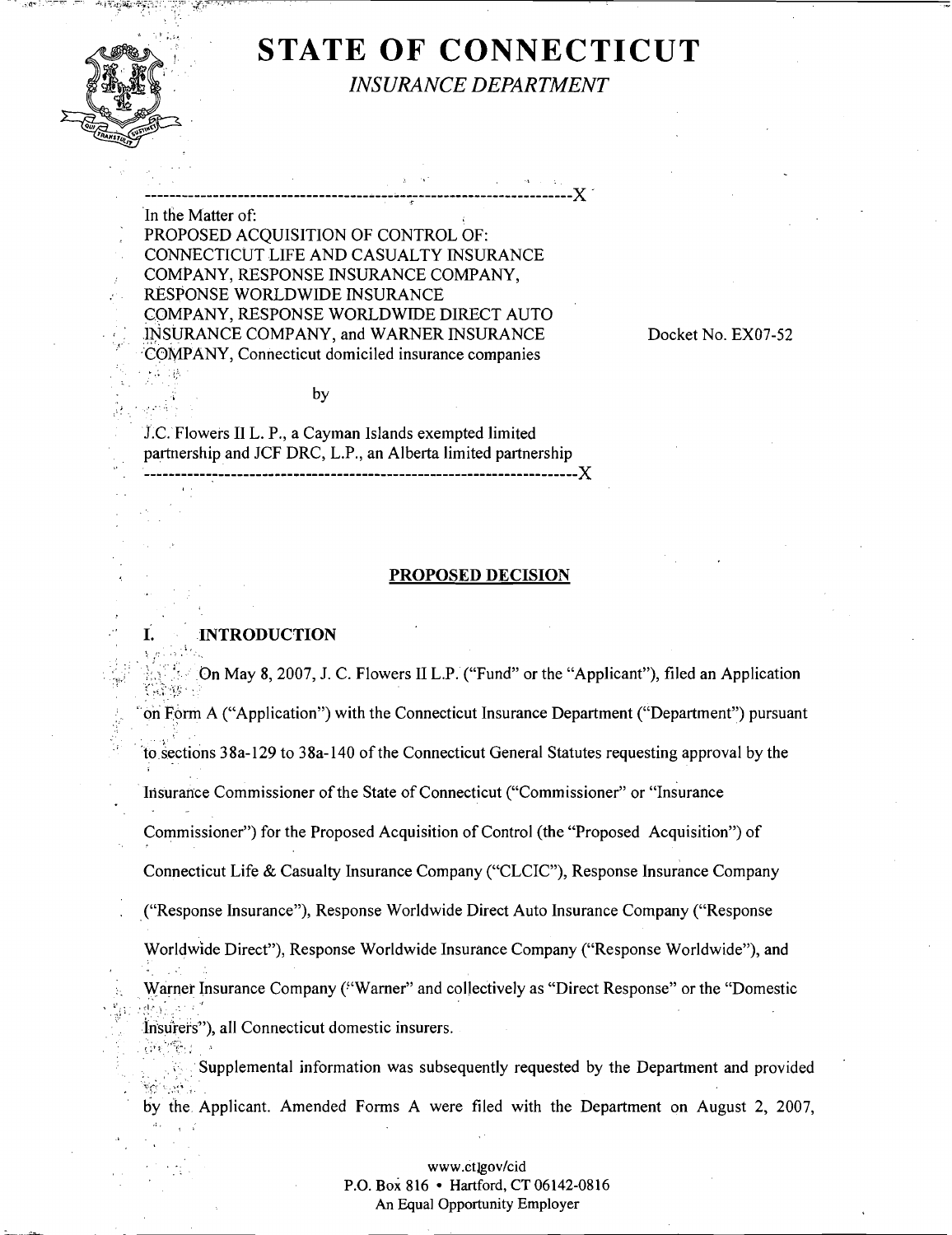September 14, 2007, and November 1, 2007. On December 14, 2007, Fund amended the , . '. "Application to include JCF DRC, L.P. ("JCF DRC" and collectively with Fund, "Applicants") as ' ari applicant. The Amended Form A amends and restates in its entirety the original Form A text . and also includes certain new and revised exhibits.

The Proposed Acquisition will be effected pursuant to the terms of a Stock Purchase

Agreement ("Agreement") dated as of March 28,2007, as amended October 10,2007 and again

on December 7,2007 among the Applicants, The Plymouth Rock Company Incorporated

. ("PRC"), Stoneridge Holding LLC, ("Stoneridge"), Direct Response Corporation ("DR),

Morgan Stanley Capital Partners III, L.P., MSCP III 892 Investors, L.P., Morgan Stanley Capital .:<br>*Notation* 

Investors, L.P., D.R. Investors, L.P. and DR Investors II, L.P. (collectively "MetalMark" and with ;-: ;,.; ,. ,!%. j : ' ' :. , . .. . PRC, Stoneridge, and DR, the "Sellers").

On November 20, 2007, Insurance Commissioner Thomas R. Sullivan ("Commissioner") ,I issued a notice of hearing, in which he ordered that a public hearing concerning the application for approval of the Proposed Acquisition of Control of the Domestic Insurers be held on ,  $\mathbb{R}^n$ December 20, 2007. The hearing notice was subsequently published in the *Hartford Courant*, and **<sup>I</sup>**. . New Haven Register once a week for two consecutive weeks. The notice of hearing was also filed by the Department with the Office of the Secretary of State on November 20, 2007 and was  $\mathbb{R}^n$ , ... published on the Department's Internet website. In accordance with section 38a-8-48 of the  $\mathbb{R}^n \times \mathbb{R}^n \times \mathbb{R}^n$ '.'Regulations of the Connecticut State Agencies, the Applicants and Domestic Insurers were

designated as parties to this proceeding.

The following individuals participated in and/or testified at the public hearing on behalf

of the Applicants and the Domestic Insurer:

David I. Schamis, Managing Director, J. J. Flowers & Co. LLC for the Applicants.

Daniel A. Rabinowitz, Esq., Sullivan & Cromwell LLP represented the Applicants.

, David Schonbrun of Direct Response represented the Domestic Insurers.

The following Department staff participated in the public hearing:

 $2^{7}$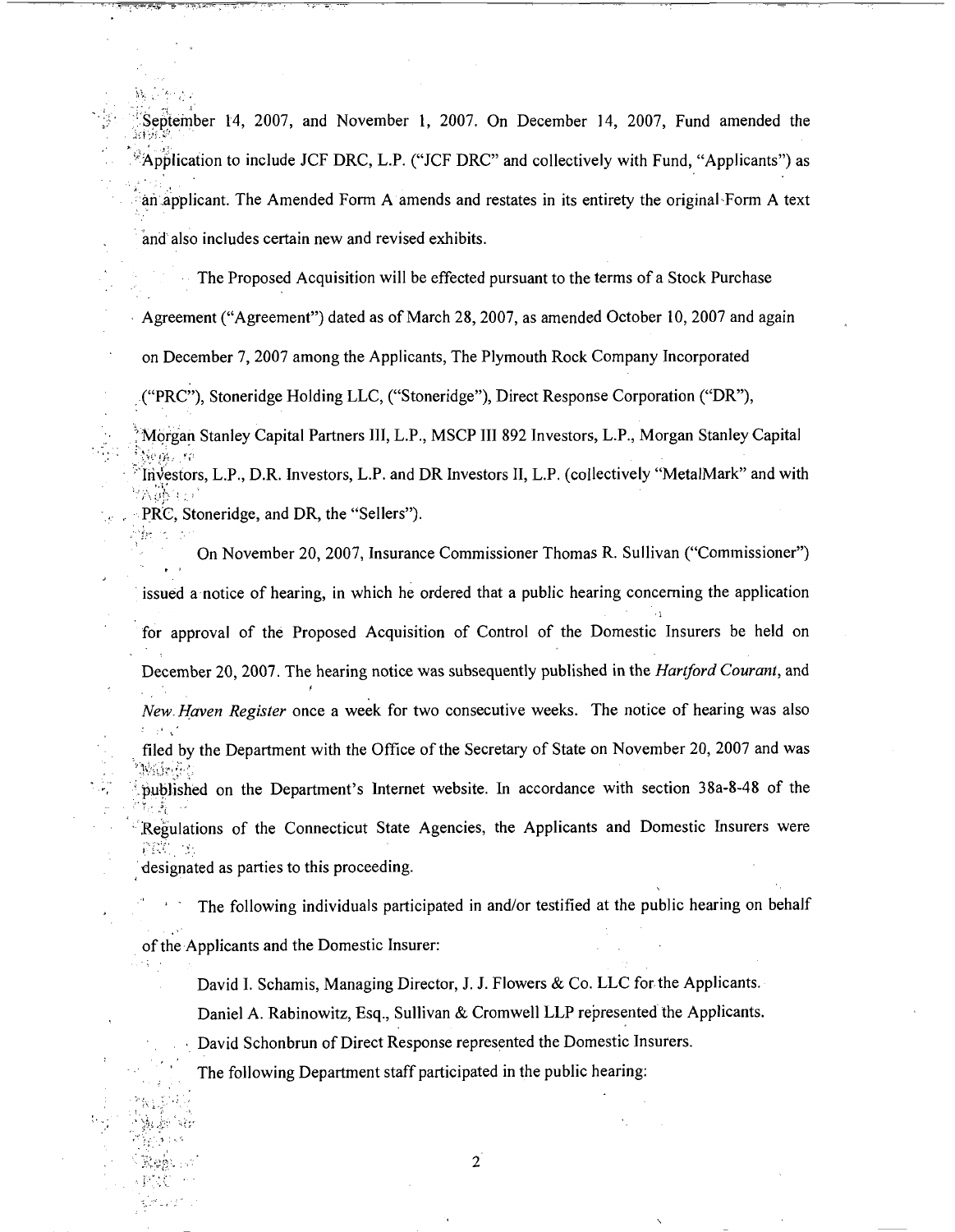Jon Arsenault, Esq., General Counsel, Kathy Belfi, Chief Examiner and Joan Nakano, supervising Examiner.

Pursuant to the published hearing notice, the public was given an opportunity to speak at **b r**  , **9.** ', the hearing or to submit written comments no later than the close of business on December 17, , **C** ? ' :: .\$ 2007, by an Order dated November 20, 2007. No public officials or members of the public signed up to speak, spoke at the hearing, or submitted written testimony.

# **11.** ' **FINDINGS OF FACT**

: **I,.** '

- 353

, ..

After reviewing the exhibits entered into the record of this proceeding, and based on the testimony of the witnesses, the undersigned makes the following findings of fact:

1. J.C. Flowers II L.P. is a Cayman Islands exempted limited partnership.

<sup>2</sup>. <sup>2</sup>. <sup>2</sup>. The Fund, and certain related alternative investment vehicles, comprise an investment for program established in 2006 by J.C. Flowers & Co. LLC ("JCF") primarily to make privately

 $\mathcal{F}$  negotiated equity and equity-related investments in the financial services industry.

< .. . **3.:** ':JCF was formed by J. Christopher Flowers ("Flowers") in 1998.

- 4. Flowers is considered one of the preeminent investors and advisors in the financial services **i**   $\hat{r}$  industry having spent substantially all of his professional career focused on the sector.
- 5. Prior to forming JCF, Flowers spent 19 years at Goldman, Sachs & Co. ("Goldman Sachs")

where he was among the founders of, and later headed, the Financial Institutions Group.

6. **Flowers formed JCF shortly after retiring from Goldman Sachs in 1998.** 

- **Example 2002, Flowers completed the highly successful investment in The Enstar (in the Enstar density)**<br>**in Equation** 
	- Group, Inc and sponsored, with Ripplewood Holdings LLC, the purchase of Shinsei Bank,
		- Limited (formerly The Long-Term Credit Bank of Japan), from the Japanese government (collectively, the "Pre-Fund I" investments").
- 8. In 2002, JCF formed J.C. Flowers I L.P ("Fund I") with \$900 million in commitments primarily from leading financial institutions.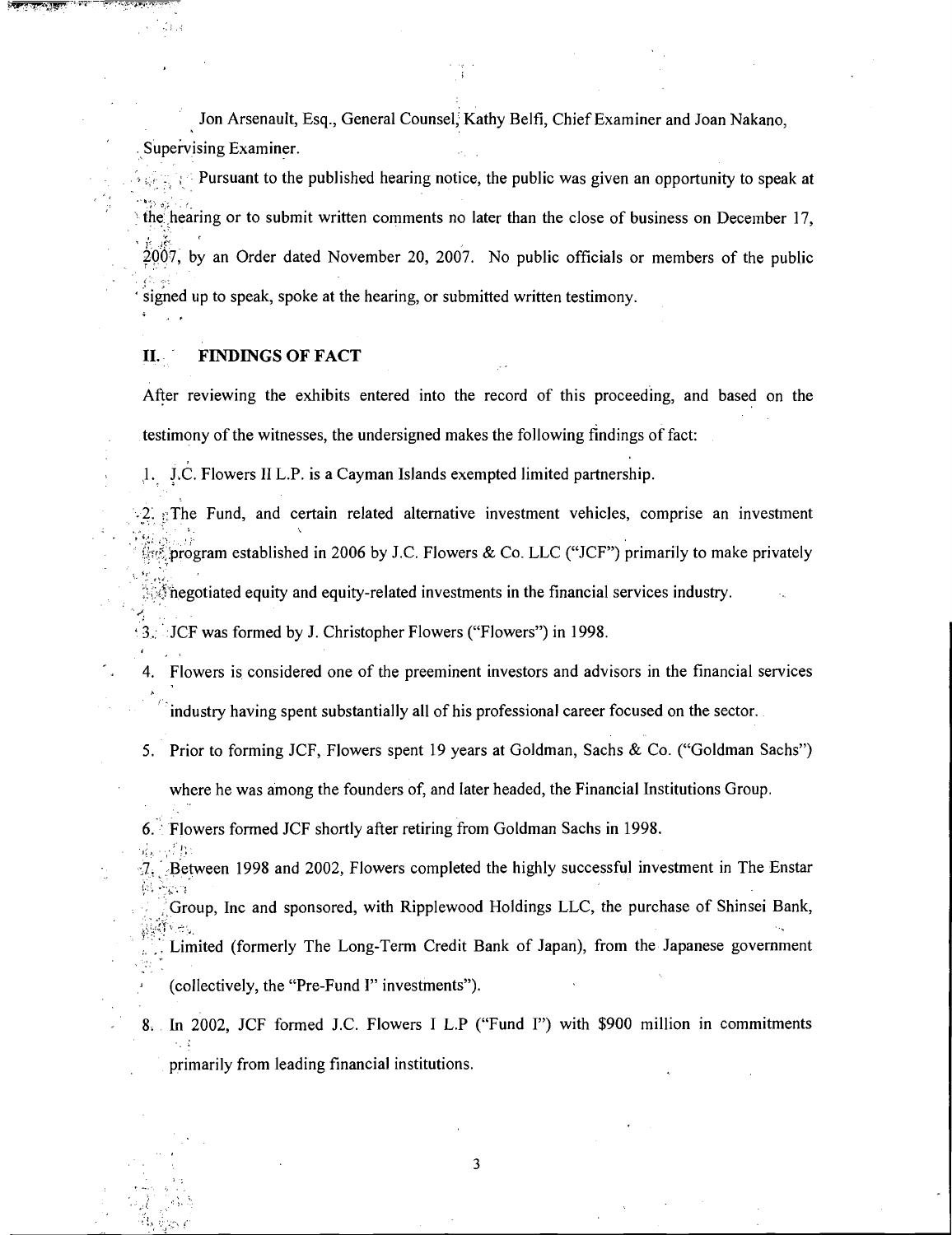- 9. JCF formed J.C. Flowers **11** L.P. to pursue the same investment strategy employed in the successful Pre-Fund I and Fund I investments.
- 10. The Fund considers investment opportunities primarily in the United States, Western Europe and Asia and pursues both control and strategic minority positions generally where JCF believes it can add value and exert influence through board representation and extensive . . shareholder rights.

- 11. The Fund has received equity commitments of \$7 billion, of which Flowers has committed **c**. . . . \$200 million and other JCF professionals have committed \$69 million.
- 12. As a result of the above commitments, when fully called, Flowers will hold an approximately  $3%$  equity ownership interest in the Fund.
- 13. Since 1998 including the Pre-Fund I and Fund I transactions, Flowers and JCF have invested \$3.7 billion of capital from Flowers, third parties and Fund I in financial services companies.
- 14. As of February 2006, the most recent date for which such information is available, the investments in financial services companies in the aggregate had a total realized and  $\ddot{\phantom{a}}$

unrealized value of \$9.8 billion.

- 15.'JCF has considerable experience in investing in the insurance industry with notable holdings being Concord Re, Affirmative Insurance Holdings and Symetra Life.
- 16. JCF DRC is a newly formed Alberta limited partnership organized specifically for purposes of this Proposed Acquisition.

17. The equity interests in JCF DRC will be owned exclusively by the Fund and the affiliated

partnerships of the Fund.

18. JCF DRC's general partner, with the exclusive power to control JCF DRC, will be a  $\mathbf{g}(\cdot)$ Delaware limited liability company whose sole member is Flowers.

19. JCF DRC will purchase all of the shares to be owned by the Fund under the Stock Purchase  $\mathcal{U}^T_{\mathcal{I}}$ 

Agreement and will hold no other significant assets and conduct no activities other than

4

owning shares and activities incidental thereto.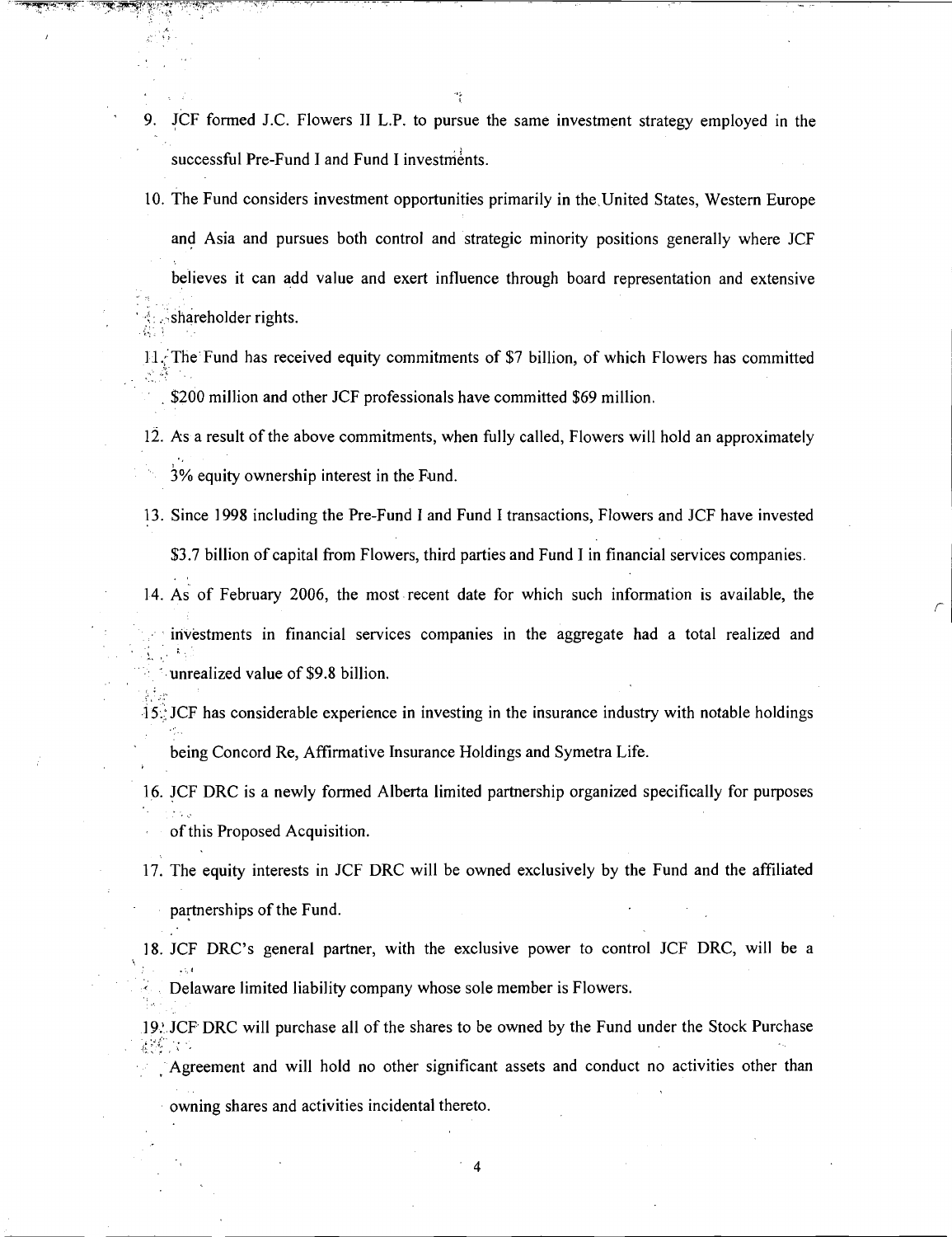20. The principal business address of the Applicants is 717 Fifth Avenue,  $26<sup>th</sup>$  Floor, New York. New York 10022.

21. The Applicants are not rated by any rating agency.

22. The principal business address of Direct Response is 500 South Broad Street, Meriden, CT ţ.  $06450.$ 

23. The Domestic Insurers offer property and casualty products, focusing on low cost auto . **<sup>s</sup>** insurance marketed principally on a direct to the consumer basis.

24. The Domestic Insurers are rated  $B++$  (Good) by the A.M. Best Company.

 $\ddot{\cdot}$ 25. As of December 31, 2006 the Domestic Insurers reported the following statutory balance  $\frac{1}{4}$ ,  $\frac{1}{2}$ . ..

sheet accounts (millions):

| As of          | Connecticut | Response   | Response    | Response   | Warner     |
|----------------|-------------|------------|-------------|------------|------------|
| December       | Life $\&$   | Insurance  | Worldwide   | Worldwide  | Insurance  |
| 31, 2006       | Casualty    | Company    | Direct Auto | Insurance  | Company    |
|                | Insurance   |            | Insurance   | Company    |            |
|                | Company     |            | Company     |            |            |
| Assets         |             |            |             |            |            |
|                | 26,096,237  | 99,532,646 | 45,589,624  | 66,507,708 | 31,616,305 |
| Liabilities    |             |            |             |            |            |
|                | 16,182,470  | 28,072,142 | 29,499,781  | 43,049,943 | 9,434,995  |
| Capital and    |             |            |             |            |            |
| 'Surplus       | 9,913,768   | 71,460,504 | 16,089,843  | 23,457,765 | 22,181,310 |
| Net Income     |             |            |             |            |            |
| $\cdot$ (Loss) | (304, 978)  | 203,685    | (426, 070)  | (840, 699) | (124, 522) |
| Premium        |             |            |             |            |            |
| Earned         | 16,640,963  | 20,802,122 | 30,508,432  | 44,375,903 | 8,320,484  |

- 26. Control of the Domestic Insurers will be acquired pursuant to the terms of a Stock Purchase Agreement ("Agreement") dated as of March 28, 2007, as amended on October 10, 2007 and December 8, 2007 among the Applicants and the Sellers.
- 27. The consideration to be used in effectuating the Proposed Acquisition consists of the  $\mathcal{L}^{(1)}$ Applicants' funds, including funds to be drawn from limited partners of the Applicants pursuant to capital commitments.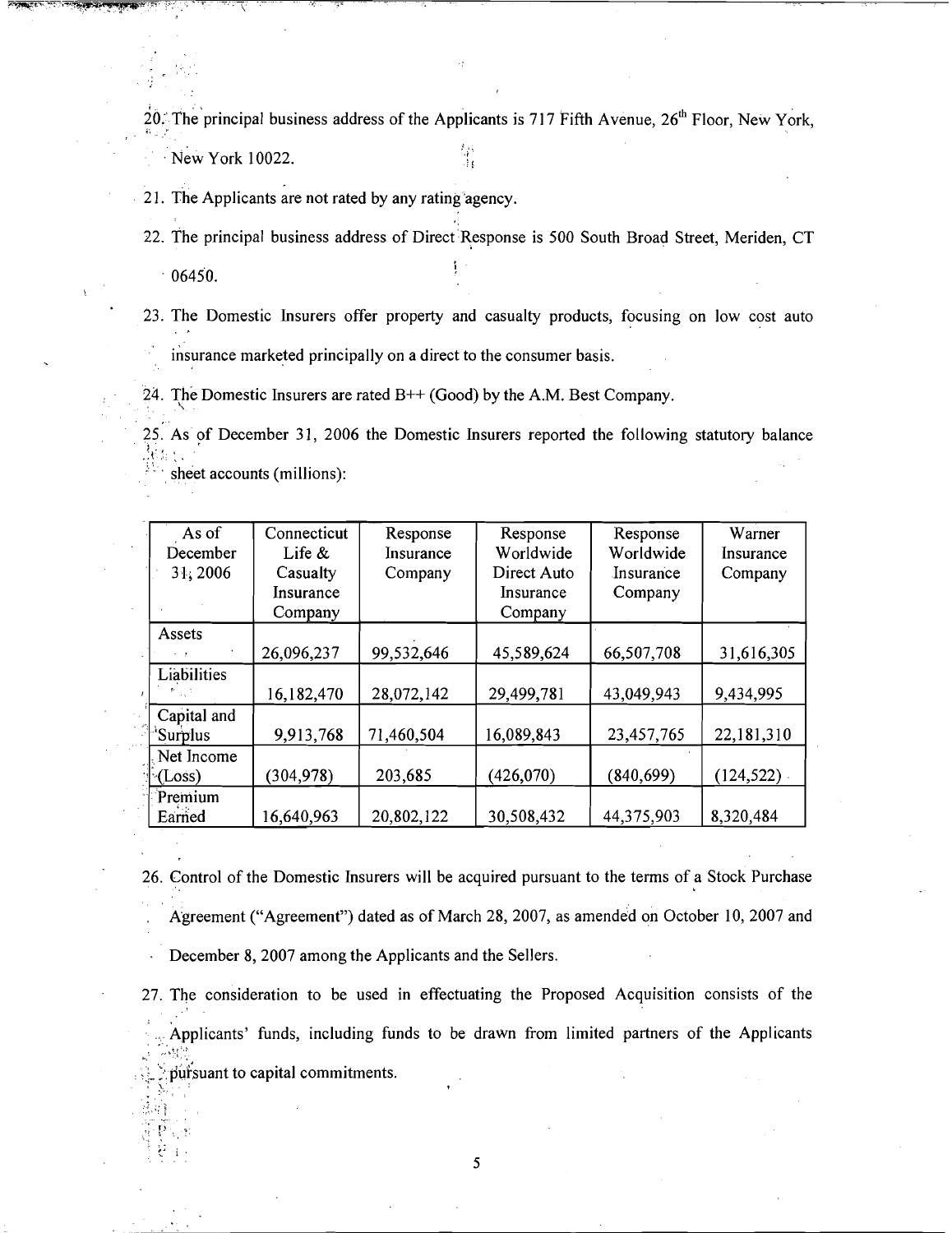28. No loan will be a source of any consideration to effect the Proposed Acquisition.

29. The Applicants will acquire 123,720 shares of common stock for cash consideration of \$10 1

. .

30. The biographical affidavits of the members of the board of directors and officers of the Applicants, which include the individual's educational background, professional credentials, ' and employment history, are included in the record and the files of the Insurance Department. 31. Under the Agreement, the initial Board of Directors ("Board") from and after the Closing Date ("Closing") of the Proposed Acquisition will consist of eleven members as follows:

J. Christopher Flowers

David I. Schamis

Jeffrey C. Keil

Mory Katz

Sandra Urie

John Waller

James N. Bailey

Hal Belodoff

",

Howard Hoffen

Lawrence Unrein

James M. Stone

 $32$ . The Applicants will have the right to remove six of the initial eleven directors (Flowers,

Schamis, Keil, Katz, Waller and Urie) at any time for any reason.

33. The Applicants have the ability to increase the Board up to a maximum of 18 and designate all of the additional members up to a total of 13 members.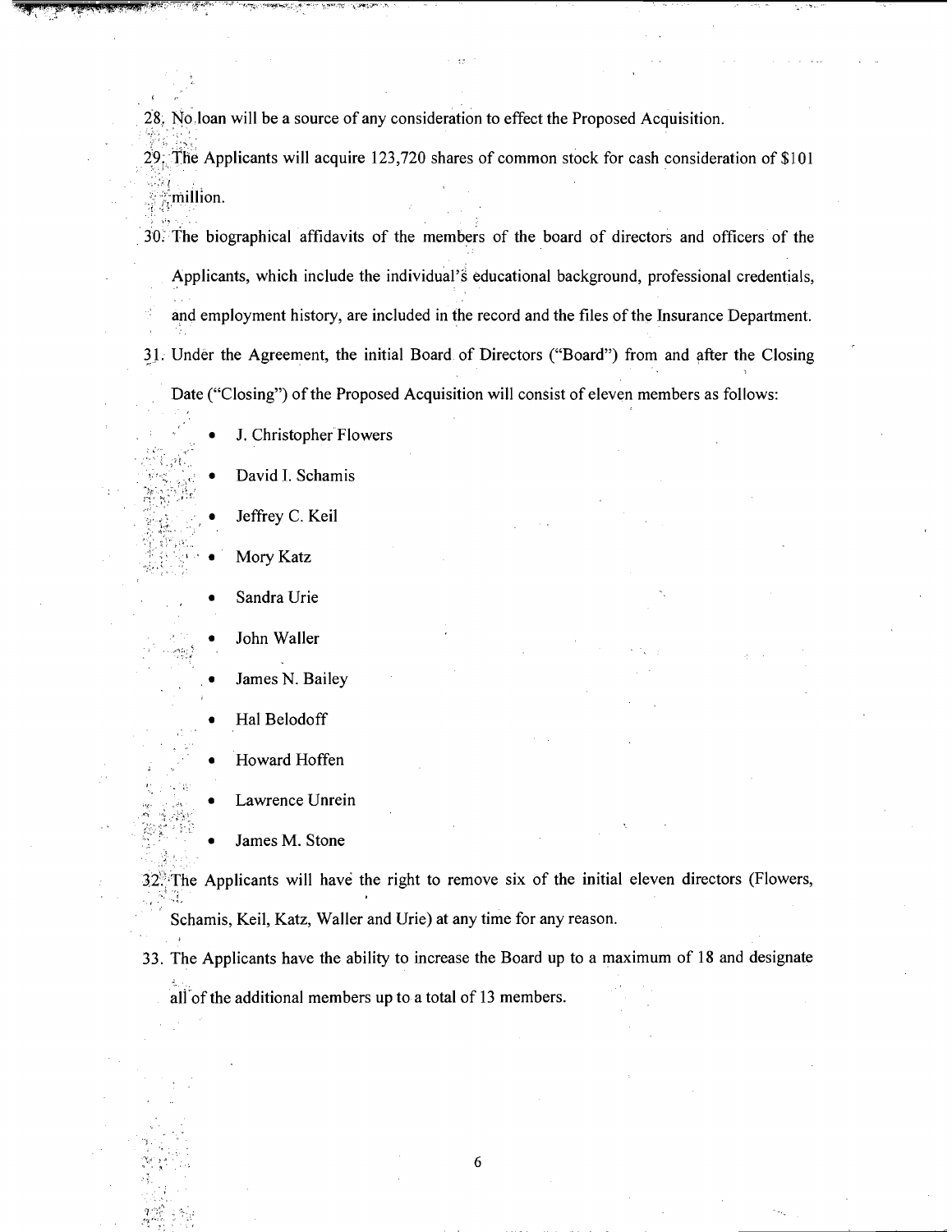34. Following the Closing, the Domestic: Insurers will continue to maintain their separate corporate existence and will be operated in accordance with the currently existing business plans.

35. The Applicants have no present intention to alter the business plans of the Domestic Insurers.

36. After the Closing, Mory Katz will continue to serve as Chief Executive Office and Jeffrey C.

.Keil will continue to serve as Chairman of the Board.  $\ddot{\phantom{a}}$ 

**I.** 

 $\mathcal{L}$ 

37. The Domestic Insurers will maintain their current licenses and write business in the states  $\overline{\phantom{a}}$ they currently serve.

 $\sum_{i=1}^{n}$ **38.** The Domestic Insurers' executive offices and headquarters will remain in Connecticut.

39. The Domestic Insurers' books and records will continue to be maintained in Connecticut.

40. Three years of statutory financial projections for the Domestic Insurers are included in the records and files of the Insurance Department.

41. Other than as disclosed in the Amended Form A, the Applicants have no present plans or  $3\zeta$ ,  $\zeta$ ,  $\zeta$ 

,. . . .. proposal to cause the Domestic Insurers to declare an extraordinary dividend or make other distributions, liquidate the domestic insurer, sell the Domestic Insurers' assets, merge or  $5^{\circ}$  . consolidate the Domestic Insurers with any person or persons, make any other material

dhange in the Domestic Insurance business operations or corporate structure or management,

or cause the Domestic Insurer to enter into material contracts.

42. Neither the Applicants nor any person controlling, controlled by or under common control with the Applicants or any person listed as a director or executive officer beneficially owns or has, directly or indirectly a right to acquire beneficially any voting securities of any of the *68*  entities of the Domestic Insurers or any securities convertible into or evidencing a right to acquire any such voting securities whether or not such right of conversion or acquisition is : exercisable immediately or at some future time.

43. There are no contracts, arrangements, or understandings, whether oral or in writing relating, directly or indirectly, to any voting securities of the entities comprising the Domestic Insurers

 $\overline{7}$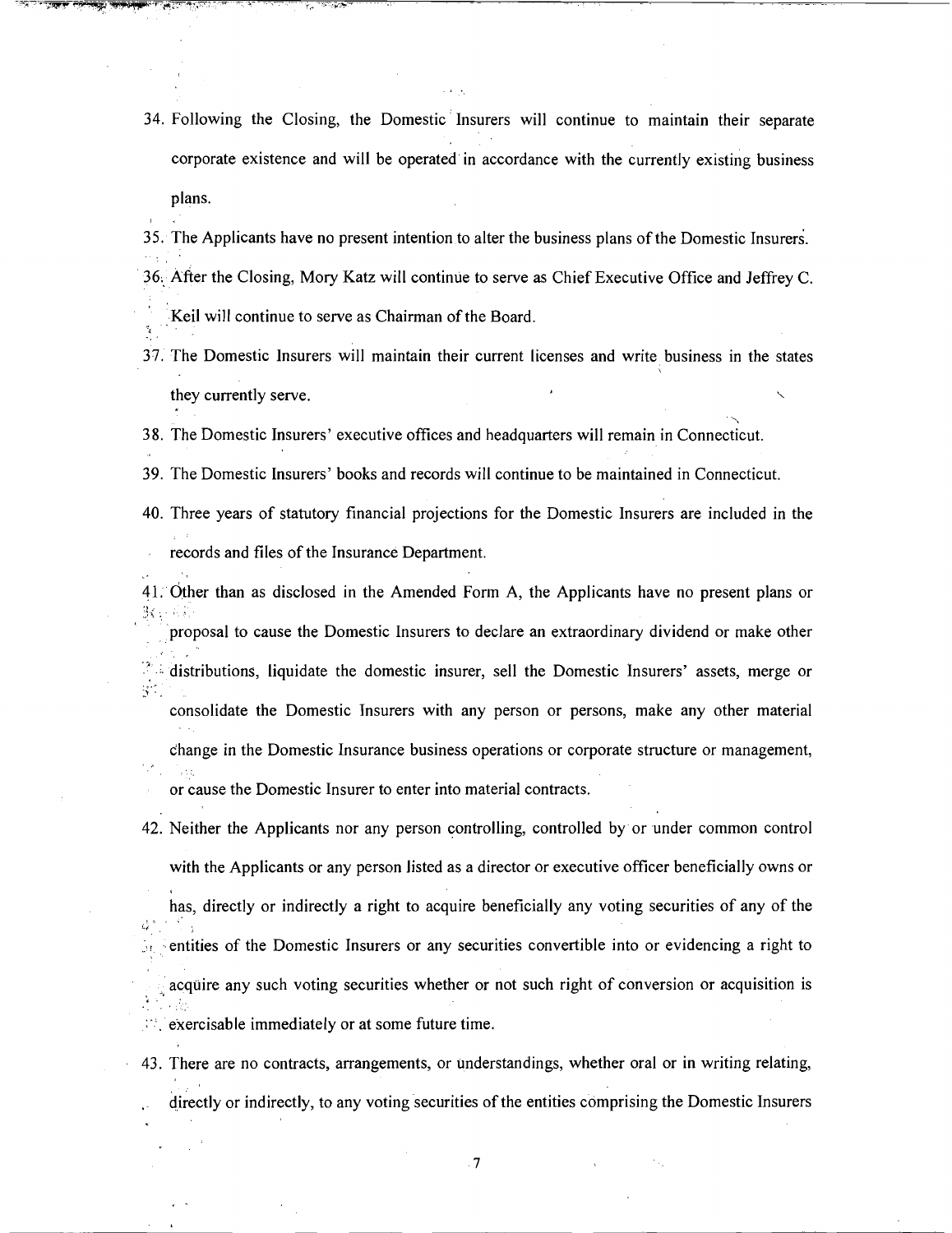or any securities convertible into or evidencing a right to acquire any such voting securities whether or not such right of conversion or acquisition is exercisable immediately or at any future time involving Applicants, or any other person listed as director or executive officer.

- 44. There have been no purchases, directly or indirectly, of any voting securities of the entities bomprising the Domestic Insurers by the Applicants, any person controlling, controlled by or under common control with the Applicant or any other person listed as directors or executive officer during the 12 calendar month preceding the filing of the amended Form A.
- 45. There have been no recommendations to purchase, directly or indirectly, any voting security of the entities comprising the Domestic Insurers made by the Applicants, any person controlling, controlled by or under common control with the Applicants or any person listed as director or executive officer, or by anyone based upon interviews or at the suggestion of the Applicants, any person controlling, controlled by or under common control with the Applicants or any person listed as director or executive officer during the 12 calendar months preceding the filing of the Amended Form A.

46. The Proposed Affiliation will not substantially lessen competition of insurance in the State of **Connecticut or tend to create a monopoly therein.**  $\frac{1}{45}$ 

## **111.** . **DISCUSSION**

**I.** 

**'tl** .

 $\mathcal{L}^{\mathcal{L}}(S)$  .

Section 38a-132(b) of the Connecticut General Statutes specifically requires the approval of the proposed acquisition of control of the Domestic Insurers unless it is determined that:

(A) After the change of control, the Domestic Insurers would not be able to satisfy the requirements for the issuance of licenses to write the lines of business for which they are , . **.7** presently licensed;

(B) The effect of the merger or other acquisition of control would be to substantially lessen  $\mathbb{Z}_{\geq 0}^{\mathbb{Z}}$ : competition of insurance in this state or tend to create a monopoly in Connecticut;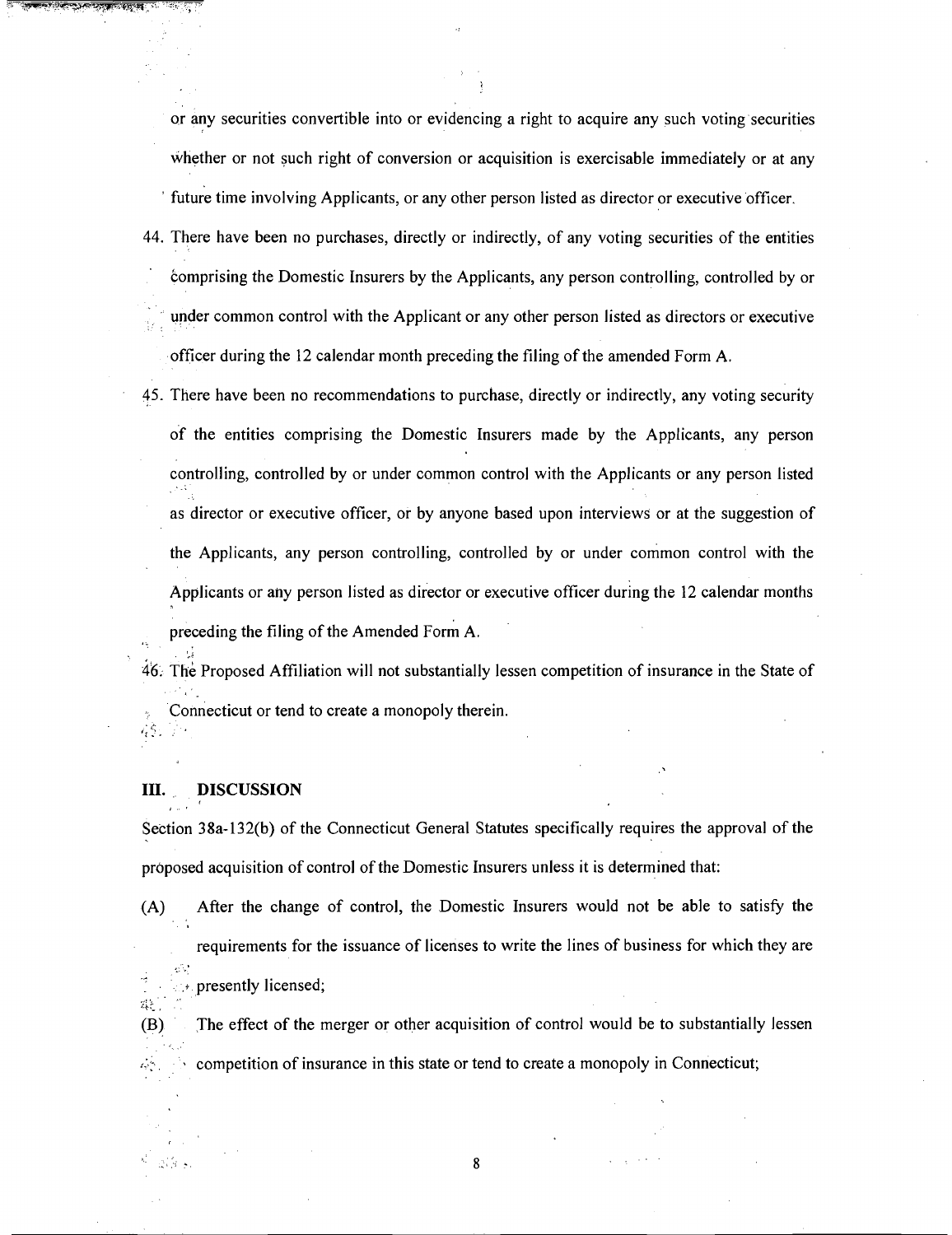- (C) The financial condition of the acquiring party is such as might jeopardize the financial stability of the Domestic Insurers or prejudice the interest of its policyholders;
- (D) , The plans or proposals which the acquiring party has to liquidate the Domestic Insurers, sell its assets or consolidate or merge it with any person, or make any other material change in its business or corporate structure or management, are unfair and unreasonable to policyholders of the Domestic Insurers and not in the public interest;
- (E) The competence, experience and integrity of those persons who would control the  $\mathcal{L}_{\mathcal{L}_{\mathcal{L}}^{\mathcal{L}_{\mathcal{L}}}(\mathcal{L}_{\mathcal{L}})}$  operations of the Domestic Insurers are such that it would not be in the interest of the  $\mathcal{L}$ . .: . .: . . . . . . policyholders of the Domestic Insurers and of the public to permit the merger or other acquisition of control; or

 $\left(\frac{\partial}{\partial x}\right)$ 

 $\mathbb{C}^{\mathbb{N}}$ 

**1** 

 $\mathbf{r}_i$ **L'** > f\* **.c I I.** 'I. . , -.

(F) The acquisition of control of the Domestic Insurers is likely to be hazardous or prejudicial to those buying insurance.

**A. The ability of the Domestic Insurers to satisfy the requirements for the issuance of a license to write the lines of business for which they are presently licensed following the proposed acquisition of control.** 

The Domestic Insurers are domestic insurance companies currently licensed pursuant to section 38a-41 of the Connecticut General Statutes for various property and casualty lines of business. Section 38a-72 of the Connecticut General Statutes requires that a domestic stock I property-casualty insurance company must have a minimum of  $$2,000,000$  in capital and \$2,000,000 in paid-in surplus in the aggregate.

The Domestic Insurers currently satisfy the requirements for the issuance of a license to write the lines'of business for which they are licensed.

As noted in the finding of fact, following consummation of the Proposed Affiliation, the Applicant has no plans or proposals to liquidate the Domestic Insurers, to sell their assets, merge or consolidate the Domestic Insurers with any other person or entity. There are no plans for the **<sup>I</sup>**  $\mathbb{R}^{n+1}$  .  $\mathbb{R}^{n}_{+}$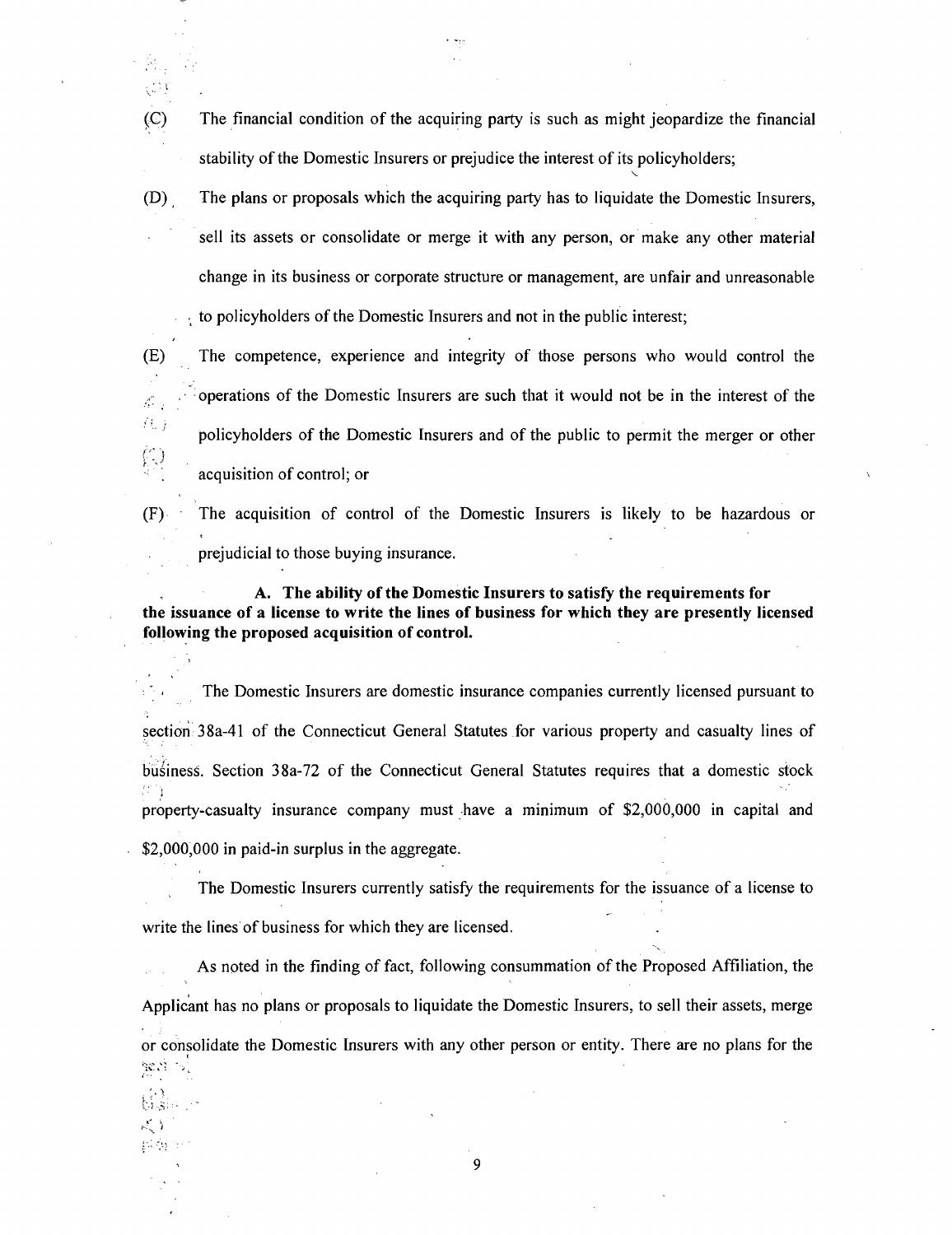Domestic Insurers to enter into any material contract, agreement, arrangement or transaction of any kind with any person or entity.

B. Whether the effect of the merger would be to substantially lessen competition of insurance in this state or tend to create a monopoly herein.

There was no finding that the Proposed Affiliation by the Applicants of the Domestic Insurers would substantially lessen competition or create a monopoly.

C. Whether the financial condition of the Applicant is such as might jeopardize the financial stability of the Domestic Insurer or prejudice the interest of their policyholders.

Substantial evidence contained in the Form A application and the supplemental

information submitted to the Department indicates that the financial condition of the Applicants

will not jeopardize the financial condition of the Domestic Insurers following the Merger. **s'.\*,,** ,

D. Whether the plans or proposals which the Applicant has to

liquidate the Domestic Insurer, sell its assets or consolidate or merge it with any person, or to make any other material change in its business or corporate structure or management, are unfair and unreasonable to policyholders of the Domestic Insurer and not in the public interest.

The record reveals that the Applicants have no current plans or proposals to liquidate the

Domestic Insurers, to sell their assets, or consolidate or merge them with any other entity.

The Applicant has no present intention to alter the plans of the Domestic Insurers

regarding its current product offerings or plan of operations.

**J.** I.. '

+.

Accordingly, the record supports the conclusion that there are no plans or proposals for the  $\frac{1}{2}$ ,  $\frac{1}{2}$ 

Domestic Insurers that are unfair and unreasonable to policyholders of the Domestic Insurers or

not in the public interest.

E. Whether the competence, experience and integrity of those persons'who would control the operations of the Domestic Insurer are such that it would not be in the interest of the Policyholders of the Domestic Insurer and the public to permit the merger or other acquisition of control

The record includes the biographical affidavits- of those individuals who will serve as **P**  members of the boards and as officers of the Applicants and the Domestic Insurers following the

हुन्दे देवे हैं।<br>इन्हें देवे हैं 第二次 852 ្រះម៉ូ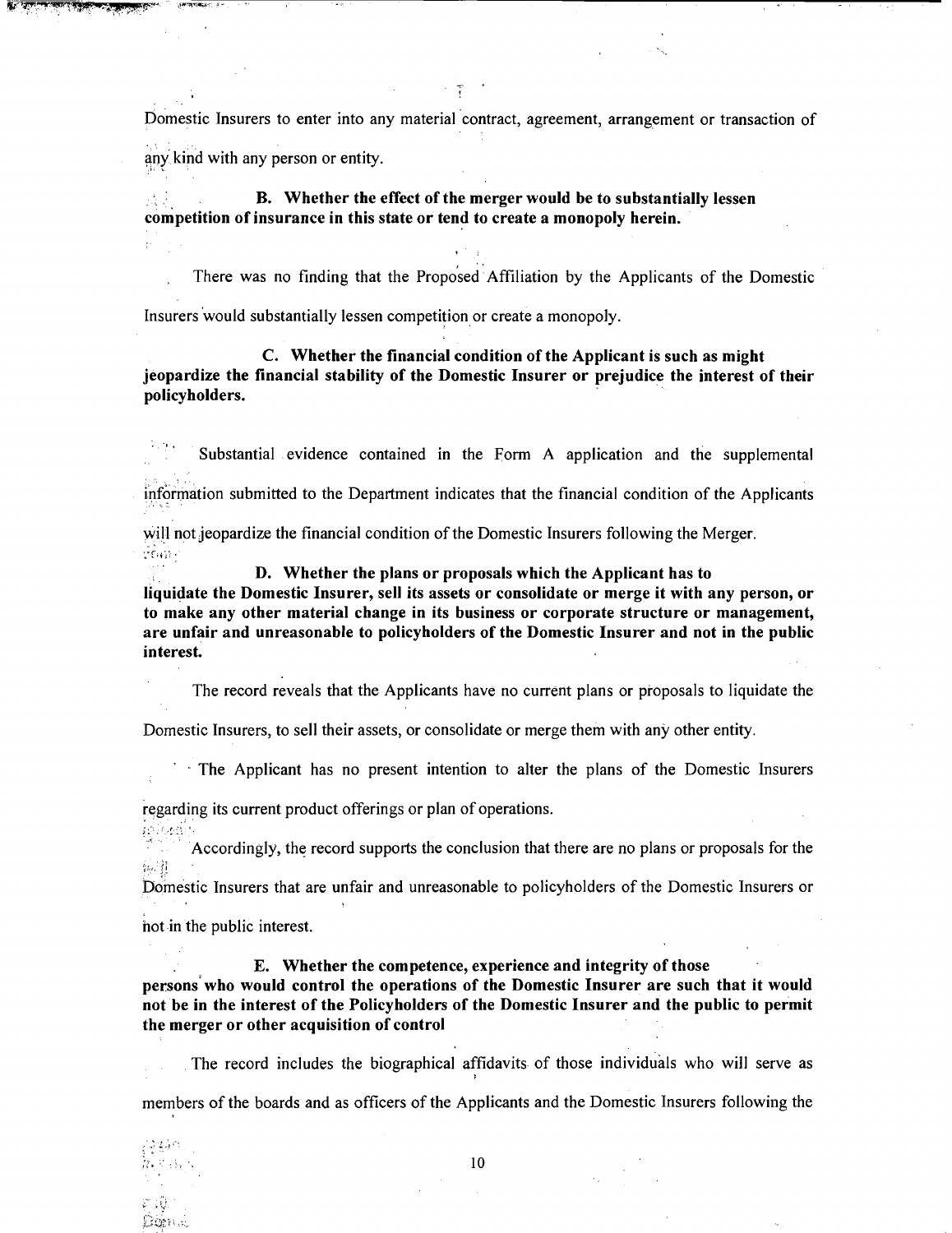change of control. The biographical affidavits disclose each individual's educational background, professional credentials and their employment history. In addition, the Applicant has represented, and the biographical affidavits confirm, that during the last ten years none of the proposed directors or officers of the Applicant and Domestic Insurers have been convicted in a criminal  $\mathcal{P} \times \{p_i\}$ proceeding (excluding minor traffic violations) or have been convicted or otherwise penalized for violating any federal or state law regulating the business of insurance, securities or banking, (or in '.->\*: the case of an alien person, such equivalent provision as applicable). During the last ten years, none of the proposed directors or officers of the Applicant have been subject of any proceeding under the Federal Bankruptcy Code, (or in the case of an alien person,, such equivalent provision as applicable) or have been affiliated with a business or organization which has subject to such proceeding.

Furthennore, no proposed director or officer of the Applicants or the Domestic Insurers has had a revocation, suspension or disciplinary sanction imposed against him or her by a  $m$ ' $n<$ ! $i$ governmental agency. None of the filed biographical affidavits contain any information that .,.lii . '. . . ., reflects negatively on the integrity of these individuals. The competence, experience, and  $\ddot{\theta}$ . integrity of those persons who would control the operations of the Domestic Insurers after the proposed Affiliation is such that it would be in the interest of policyholders of the Domestic . **I..I** \* r. ! Insurers, and in the public interest, to permit the Proposed Affiliation.

**F. Whether the acquisition is likely to be hazardous or prejudicial to those buying insurance.** 

.Based on the financial strength of the Applicants, the affirmation that the current plans for the Domestic Insurers will not disrupt the Applicants' or the Domestic Insurers' current .> , : **I**  membership, as well as provision of a strong and stable financial environment for the Domestic **!!.y.<,t:'** . .

Insurers, is not likely to be hazardous to those buying insurance.

',<r: .' : :

小规定的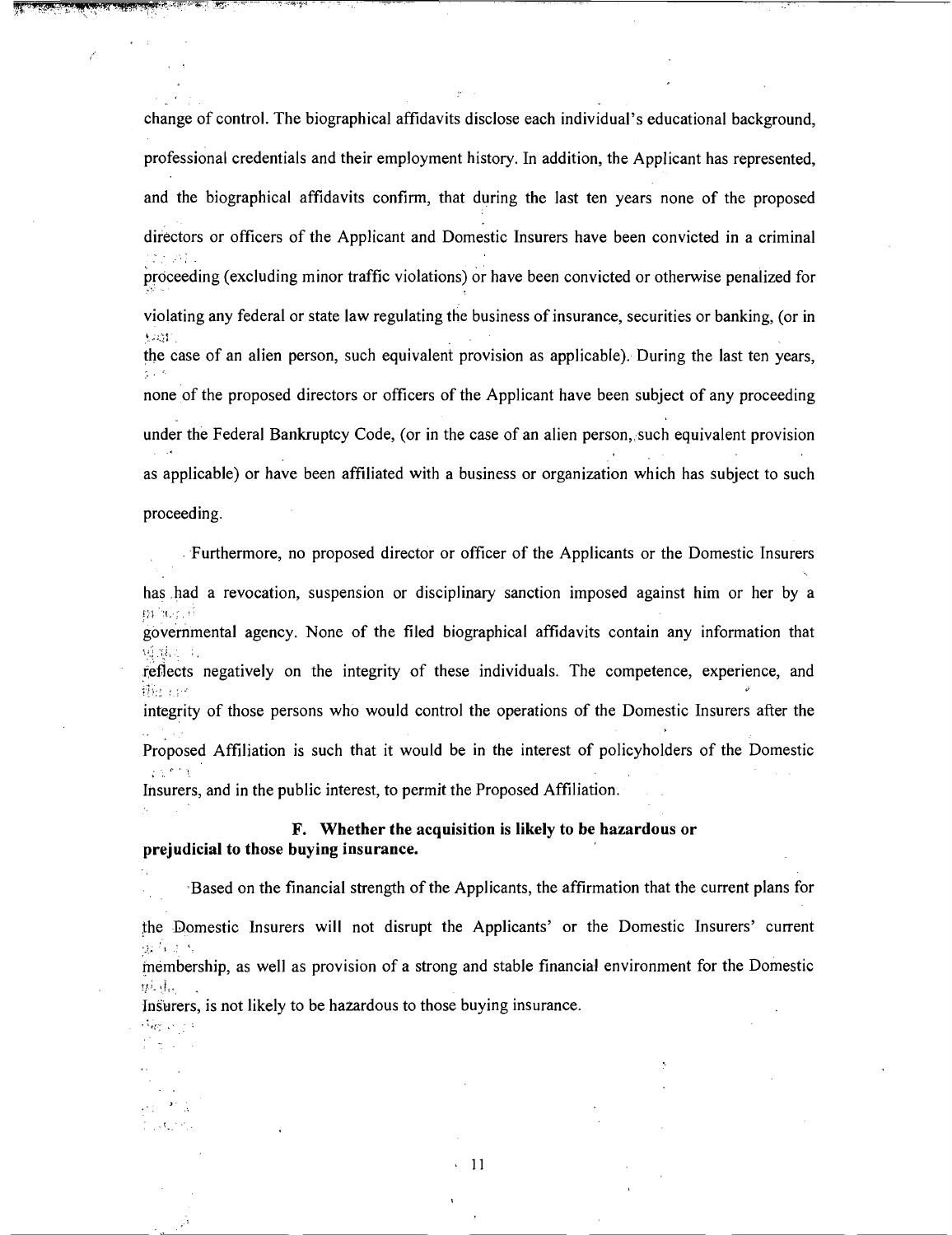**EXACCORDIGITY** assuming compliance with all Connecticut's insurance statutes and regulations, it is reasonable to conclude that the Proposed Acquisition of control of the Domestic Insurers is not likely to be hazardous to those buying insurance.

i

**IV. RECOMMENDATION** 

1.580%  $\mathcal{L} = \{ \mathbf{q} \}$ in ar iv  $\mathcal{H}_{\mathrm{S}}(A)$  .

the Park

'Accordingly, based on the foregoing findings of fact and discussion, the record of the December 20, 2007 public hearing, and the recommendation of the Insurance Department staff, **r,**  the2undersigned concludes that the Applicants have satisfied the statutory criteria as provided in section 38a-132(b) of the Connecticut General Statutes. Accordingly, the undersigned recommends that the Insurance Commissioner find, pursuant to section 38a-132(b) of the Connecticut General Statutes that after the Proposed Acquisition of control **(a)** the Domestic Insurers will be able to satisfy the requirements for the issuance of a license; (b) the effect of the acquisition of control will not substantially lessen competition in this state or tend to create a monopoly therein; (c) the financial condition of the Applicants is not such as might jeopardize the financial stability of the Domestic Insurers or prejudice the interest of their policyholders; (d) the <sup>r</sup>< 'f plans or proposals for the Domestic Insurers, are not unfair and unreasonable to their  $\lim_{n \to \infty}$ policyholders, and are in the public interest; (e) the competence, experience and integrity of the  $\frac{1}{2}$ management of the Applicants is such that it would be in the interest of policyholders of the / Domestic Insurers, and of the public to permit the Proposed Acquisition of control; and (f) the acquisition of control of the Domestic Insurers is not likely to be hazardous or prejudicial to those  $\sim$  . . buying insurance.

Accordingly, the undersigned recommends the following orders:

1: ' The Form A Application of the Applicants in which it seeks approval to acquire control

of Domestic Insurers be approved.

۲. **I** *".+I*   $\prod_{i=1}^n \mu_i H_{\alpha_i}$  . . ,..; :.,, **<sup>r</sup> i** 11.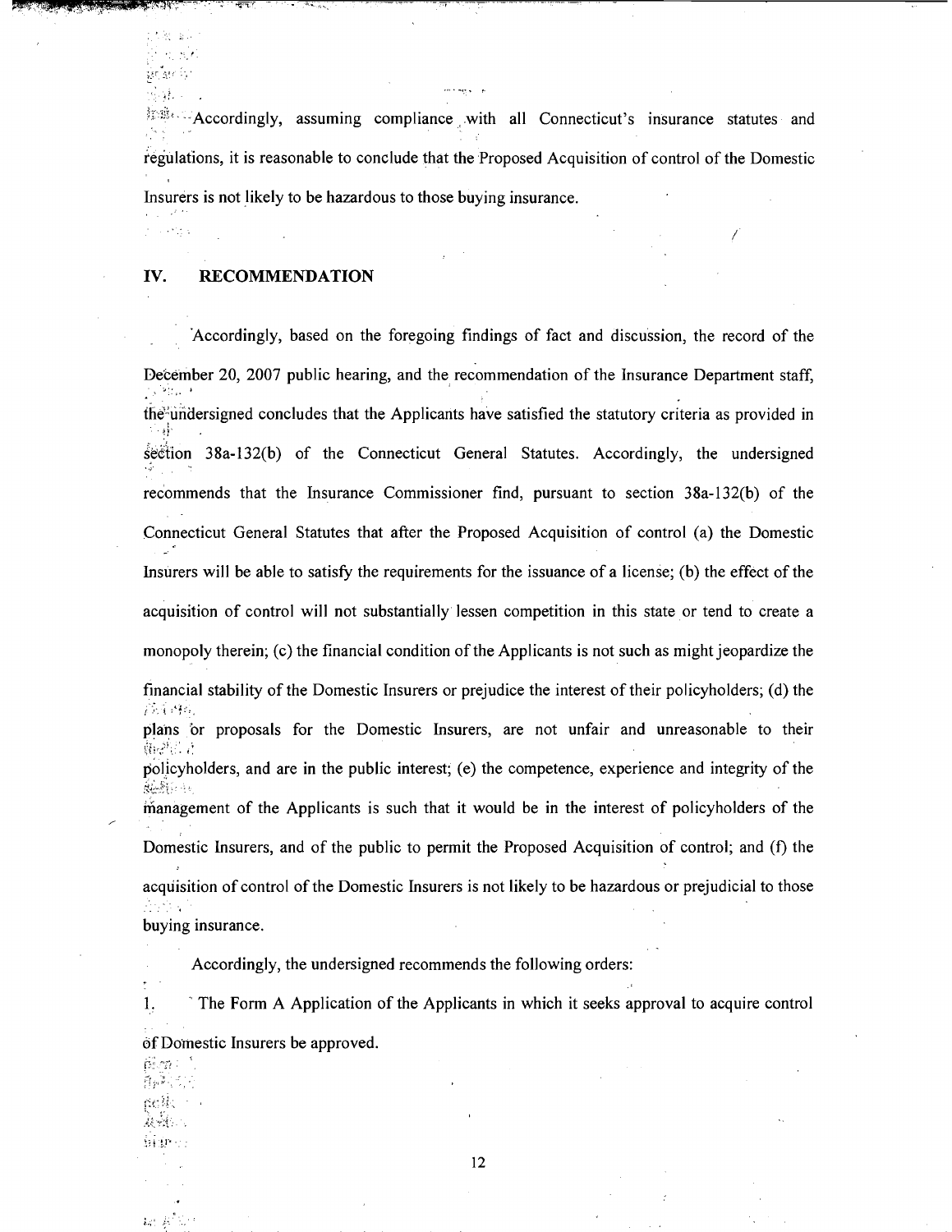2:  $\therefore$ : The Applicants and Domestic Insurers shall comply with their commitments as set forth in the Proposed Final Decision.<br> $\bigcup_{i=1}^n$ 

وأناد يوماغ

**3. 2. The Applicants shall provide the Insurance Department with written confirmation of the** r Ac. consummation of the acquisition of control by the end of the month the acquisition of control takes place.

**4.** For a period of two (2) years, the Applicants shall file semiannually with the Insurance Department, commencing six months from consummation of the transaction, a report under oath of its business operations in Connecticut, including but not limited to, any change to the business of the Domestic Insurers; employment levels; changes in offices of the Domestic Insurers; any  $4.1$   $\%$   $+0.1$ changes in location of its operations in Connecticut; charitable contributions made to Connecticut **a.** ;%! **.I,**  entities; and, notice of any statutory compliance or regulatory actions taken by other state **r.,** . !:; **f: I** 

regulatory authorities against the Applicants and the Domestic Insurers.

5. The Applicants should provide the Department with the names and titles of those individuals who will be responsible for filing an amended lnsurance Holding Company System Annual Registration Statement pursuant to section 38a-138-10 of the Regulations of Connecticut

State Agencies.

"'.:.!;;' .. **1.. i** .

;:.. . **..I ';s...** ..: a. ... . **:I** . : ../ . . .

6. Within thirty (30) days following the end of the month in which the Proposed Acquisition . ,' is consummated, the Domestic Insurers shall file a request for a waiver of the requirements of  $\mu$ ...

section 38a-136(i) of the Connecticut General Statutes.

**7. Within fifteen** (15) days following the end of the month in which the Proposed Acquisition  $\frac{1}{2}$ is consummated, the Domestic Insurers shall file an amended Insurance Holding Company System Annual Registration Statement pursuant to section 38a-138-10 of the Regulations of Connecticut State Agencies.

8. If the Proposed Acquisition is not consummated within three (3) months of the date of this Order and the Applicant intends to consummate the Proposed Acquisition, the Applicants shall submit to the Commissioner a statement, which shall include (1) the reason for the .). .: : **7,** . , . . . . . **r.** - ,!, **.ix** . ~, **r.b..r. 13**